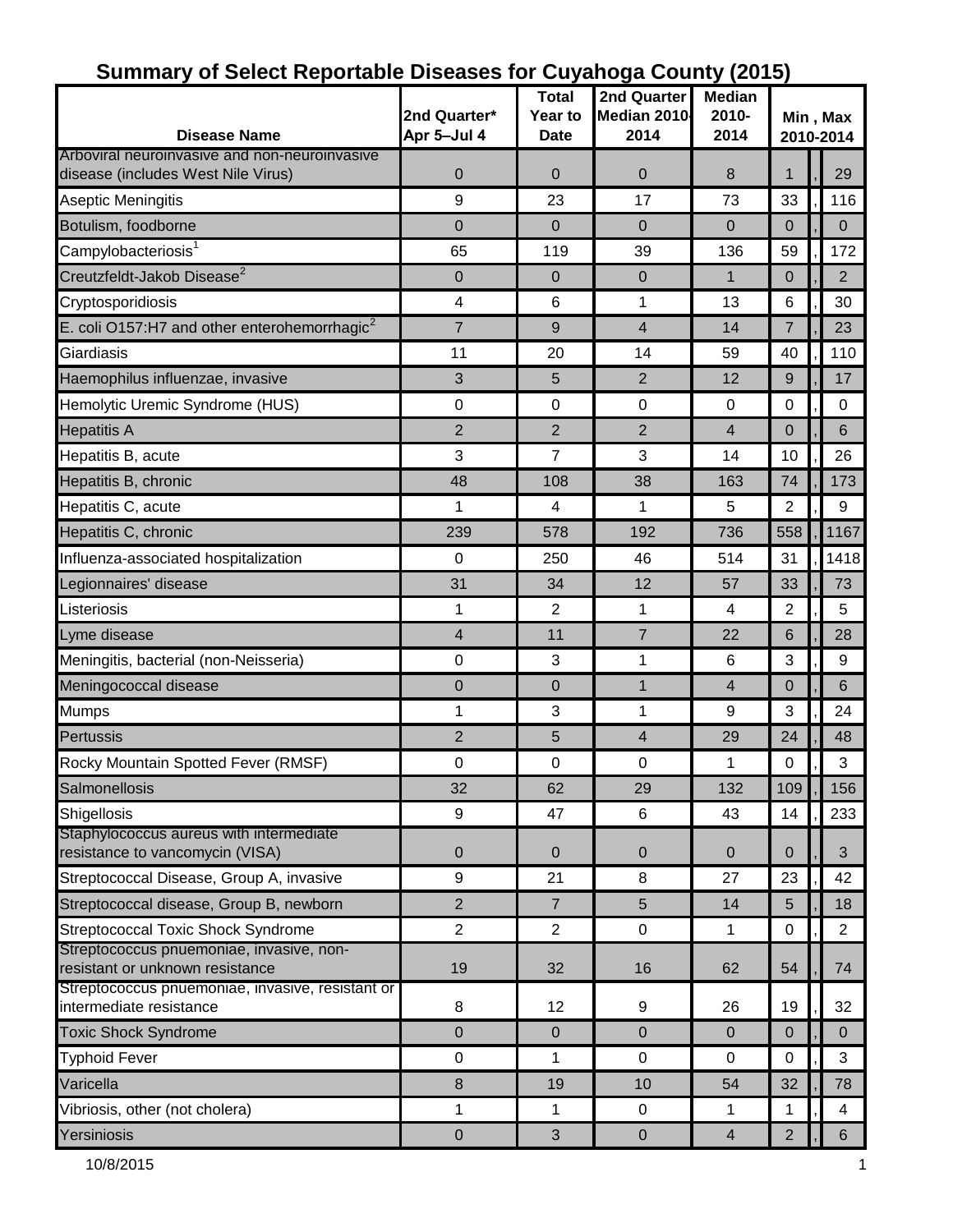| <b>Disease Name</b>                                                                 | 2nd Quarter*<br>Apr 5-Jul 4 | <b>Total</b><br>Year to<br><b>Date</b> | 2nd Quarter<br>Median 2010<br>2014 | <b>Median</b><br>2010-<br>2014 | Min, Max<br>2010-2014 |  |                |  |
|-------------------------------------------------------------------------------------|-----------------------------|----------------------------------------|------------------------------------|--------------------------------|-----------------------|--|----------------|--|
| Arboviral neuroinvasive and non-neuroinvasive<br>disease (includes West Nile Virus) | $\mathbf 0$                 | 0                                      | 0                                  | 3                              | $\mathbf 0$           |  | 15             |  |
| Aseptic Meningitis                                                                  | 6                           | 15                                     | 8                                  | 41                             | 17                    |  | 56             |  |
| Botulism, foodborne                                                                 | $\mathbf 0$                 | 0                                      | 0                                  | $\mathbf 0$                    | 0                     |  | $\mathbf 0$    |  |
| Campylobacteriosis <sup>1</sup>                                                     | 43                          | 82                                     | 23                                 | 86                             | 37                    |  | 113            |  |
| Creutzfeldt-Jakob Disease <sup>2</sup>                                              | $\pmb{0}$                   | 0                                      | $\mathbf{0}$                       | $\mathbf{1}$                   | $\overline{0}$        |  | $\overline{2}$ |  |
| Cryptosporidiosis                                                                   | 1                           | 3                                      | 1                                  | 10                             | 5                     |  | 19             |  |
| E. coli O157:H7 and other enterohemorrhagic <sup>2</sup>                            | 6                           | 8                                      | 4                                  | 12                             | 6                     |  | 16             |  |
| Giardiasis                                                                          | 6                           | 11                                     | 5                                  | 27                             | 20                    |  | 54             |  |
| Haemophilus influenzae, invasive                                                    | $\overline{2}$              | 4                                      | $\mathbf{1}$                       | 9                              | 5                     |  | 11             |  |
| Hemolytic Uremic Syndrome (HUS)                                                     | $\pmb{0}$                   | 0                                      | 0                                  | $\mathbf 0$                    | 0                     |  | 0              |  |
| <b>Hepatitis A</b>                                                                  | $\overline{2}$              | $\overline{2}$                         | $\overline{2}$                     | $\overline{2}$                 | 0                     |  | 6              |  |
| Hepatitis B, acute                                                                  | $\pmb{0}$                   | $\overline{2}$                         | $\overline{2}$                     | $\overline{7}$                 | 4                     |  | 13             |  |
| Hepatitis B, chronic                                                                | 27                          | 60                                     | 17                                 | 67                             | 49                    |  | 85             |  |
| Hepatitis C, acute                                                                  | $\pmb{0}$                   | $\overline{2}$                         | $\mathbf 0$                        | 2                              | 1                     |  | $\overline{2}$ |  |
| Hepatitis C, chronic                                                                | 93                          | 247                                    | 77                                 | 286                            | 224                   |  | 463            |  |
| Influenza-associated hospitalization                                                | 0                           | 155                                    | 28                                 | 288                            | 20                    |  | 763            |  |
| Legionnaires' disease                                                               | 20                          | 22                                     | 6                                  | 33                             | 20                    |  | 42             |  |
| Listeriosis                                                                         | 1                           | 1                                      | 0                                  | 3                              | 1                     |  | 3              |  |
| Lyme disease                                                                        | $\overline{\mathbf{4}}$     | 8                                      | 4                                  | 15                             | 3                     |  | 25             |  |
| Meningitis, bacterial (non-Neisseria)                                               | $\pmb{0}$                   | 0                                      | 1                                  | $\overline{2}$                 | 1                     |  | 5              |  |
| Meningococcal disease                                                               | $\pmb{0}$                   | 0                                      | $\pmb{0}$                          | $\overline{0}$                 | $\overline{0}$        |  | $\overline{2}$ |  |
| <b>Mumps</b>                                                                        | 1                           | 3                                      | 1                                  | 9                              | 3                     |  | 19             |  |
| Pertussis                                                                           | $\overline{2}$              | 5                                      | 4                                  | 24                             | 22                    |  | 41             |  |
| Rocky Mountain Spotted Fever (RMSF)                                                 | 0                           | 0                                      | $\pmb{0}$                          | $\mathbf 0$                    | $\mathbf 0$           |  | 2              |  |
| Salmonellosis                                                                       | 23                          | 45                                     | 21                                 | 84                             | 74                    |  | 98             |  |
| Shigellosis                                                                         | 3                           | 14                                     | 2                                  | 17                             | 9                     |  | 104            |  |
| Staphylococcus aureus with intermediate<br>resistance to vancomycin (VISA)          | $\pmb{0}$                   | $\mathbf 0$                            | $\mathbf 0$                        | $\mathbf 0$                    | $\overline{0}$        |  | $\overline{2}$ |  |
| Streptococcal Disease, Group A, invasive                                            | 5                           | 11                                     | $\overline{\mathcal{A}}$           | 14                             | 10                    |  | 24             |  |
| Streptococcal disease, Group B, newborn                                             | $\pmb{0}$                   | $\overline{2}$                         | $\mathbf{1}$                       | $\overline{4}$                 | 1                     |  | $\overline{7}$ |  |
| <b>Streptococcal Toxic Shock Syndrome</b>                                           | 1                           | 1                                      | $\mathbf 0$                        | $\mathbf{1}$                   | 0                     |  | 1              |  |
| Streptococcus pnuemoniae, invasive, non-<br>resistant or unknown resistance         | 12                          | 20                                     | 8                                  | 33                             | 26                    |  | 42             |  |
| Streptococcus pnuemoniae, invasive, resistant or<br>intermediate resistance         | 5                           | $\overline{7}$                         | 5                                  | 17                             | 12                    |  | 21             |  |
| <b>Toxic Shock Syndrome</b>                                                         | $\mathbf 0$                 | 0                                      | $\mathbf 0$                        | $\mathbf 0$                    | $\mathbf 0$           |  | $\mathbf{0}$   |  |
| <b>Typhoid Fever</b>                                                                | $\boldsymbol{0}$            | 0                                      | $\mathbf 0$                        | 0                              | $\mathbf 0$           |  | 2              |  |
| Varicella                                                                           | $\overline{7}$              | 18                                     | 8                                  | 39                             | 28                    |  | 60             |  |
| Vibriosis, other (not cholera)                                                      | 1                           | 1                                      | $\pmb{0}$                          | $\mathbf{1}$                   | 0                     |  | 4              |  |
| Yersiniosis                                                                         | $\pmb{0}$                   | $\pmb{0}$                              | $\mathbf 0$                        | 3                              | 1                     |  | $\overline{4}$ |  |

#### **Summary of Select Reportable Diseases for CCBH (2015)**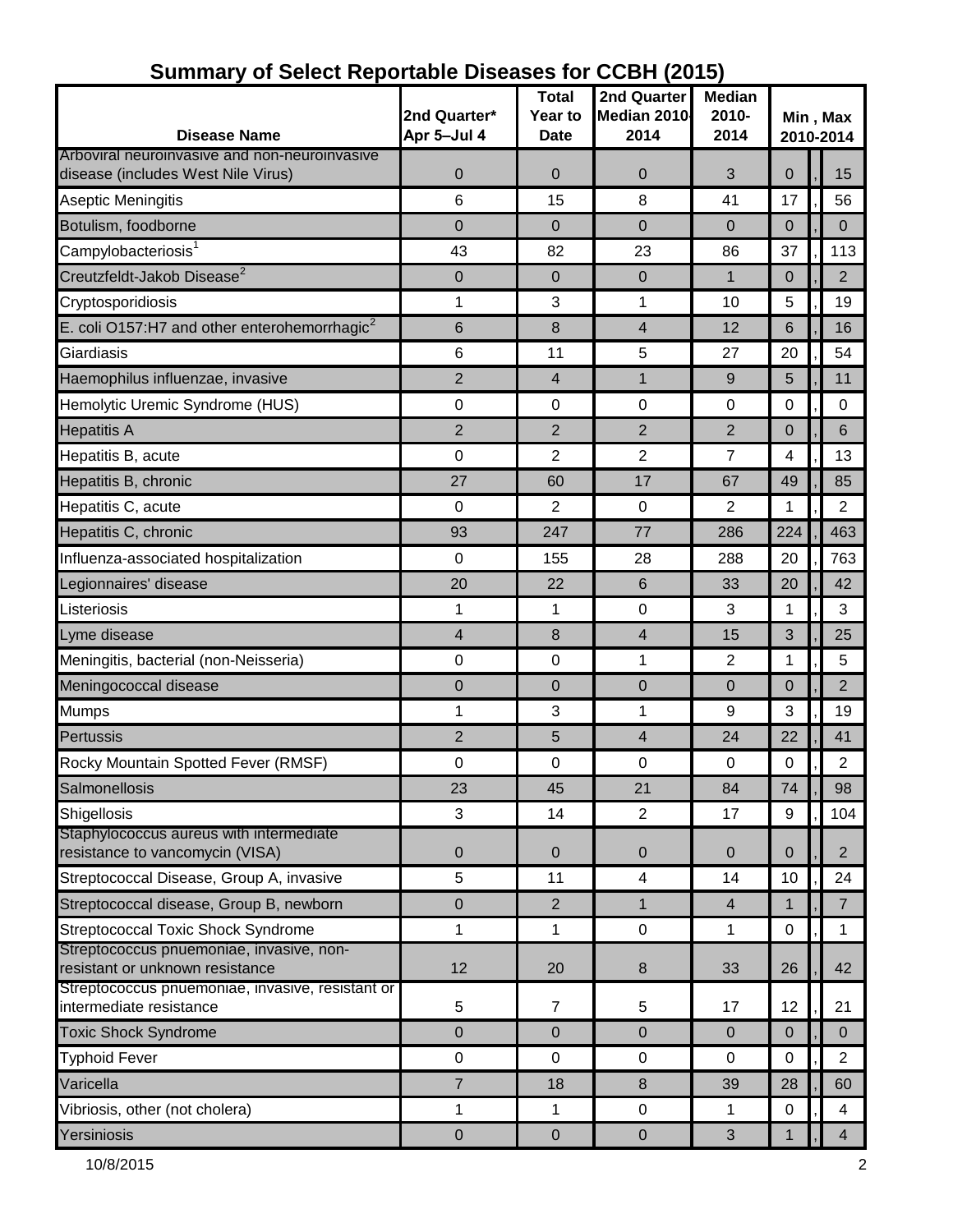| <b>Disease Name</b>                                                                 | 2nd Quarter*<br>Apr 5-Jul 4 | Total<br><b>Year to</b><br><b>Date</b> | <b>2nd Quarter</b><br>Median 2010<br>2014 | <b>Median</b><br>2010-<br>2014 | Min, Max<br>2010-2014 |  |                |  |
|-------------------------------------------------------------------------------------|-----------------------------|----------------------------------------|-------------------------------------------|--------------------------------|-----------------------|--|----------------|--|
| Arboviral neuroinvasive and non-neuroinvasive<br>disease (includes West Nile Virus) | $\mathbf 0$                 | 0                                      | 0                                         | $\overline{4}$                 | 1                     |  | 14             |  |
| Aseptic Meningitis                                                                  | 3                           | 8                                      | $\overline{7}$                            | 31                             | 16                    |  | 62             |  |
| Botulism, foodborne                                                                 | 0                           | 0                                      | $\mathbf{0}$                              | $\overline{0}$                 | $\mathbf 0$           |  | 0              |  |
| Campylobacteriosis <sup>1</sup>                                                     | 21                          | 35                                     | 14                                        | 38                             | 13                    |  | 54             |  |
| Creutzfeldt-Jakob Disease <sup>2</sup>                                              | $\pmb{0}$                   | 0                                      | $\pmb{0}$                                 | $\overline{0}$                 | $\overline{0}$        |  | $\mathbf 1$    |  |
| Cryptosporidiosis                                                                   | $\mathbf{3}$                | 3                                      | $\pmb{0}$                                 | 3                              | 0                     |  | 10             |  |
| E. coli O157:H7 and other enterohemorrhagic <sup>2</sup>                            | 1                           | 1                                      | 0                                         | 2                              | 0                     |  | 6              |  |
| Giardiasis                                                                          | 5                           | 9                                      | 9                                         | 39                             | 13                    |  | 54             |  |
| Haemophilus influenzae, invasive                                                    | 1                           | $\mathbf{1}$                           | $\mathbf{1}$                              | $\overline{4}$                 | $\overline{2}$        |  | 6              |  |
| Hemolytic Uremic Syndrome (HUS)                                                     | 0                           | 0                                      | $\mathbf 0$                               | $\mathbf 0$                    | 0                     |  | $\Omega$       |  |
| <b>Hepatitis A</b>                                                                  | 0                           | 0                                      | 0                                         | $\mathbf 0$                    | 0                     |  | $\overline{2}$ |  |
| Hepatitis B, acute                                                                  | $\mathbf{3}$                | 5                                      | 1                                         | 6                              | 4                     |  | 16             |  |
| Hepatitis B, chronic                                                                | 20                          | 47                                     | 17                                        | 82                             | 25                    |  | 91             |  |
| Hepatitis C, acute                                                                  | 1                           | $\overline{2}$                         | 1                                         | 3                              | 1                     |  | $\overline{7}$ |  |
| Hepatitis C, chronic                                                                | 145                         | 328                                    | 117                                       | 445                            | 329                   |  | 684            |  |
| Influenza-associated hospitalization                                                | $\pmb{0}$                   | 91                                     | 21                                        | 218                            | 9                     |  | 624            |  |
| Legionnaires' disease                                                               | 11                          | 12                                     | 6                                         | 23                             | 12                    |  | 30             |  |
| Listeriosis                                                                         | $\mathbf 0$                 | 1                                      | $\mathbf 0$                               | 1                              | 0                     |  | $\overline{2}$ |  |
| Lyme disease                                                                        | $\mathbf 0$                 | $\mathbf{1}$                           | $\mathbf{1}$                              | $\overline{2}$                 | $\overline{2}$        |  | 8              |  |
| Meningitis, bacterial (non-Neisseria)                                               | $\pmb{0}$                   | 3                                      | $\mathbf 0$                               | $\overline{2}$                 | 1                     |  | 7              |  |
| Meningococcal disease                                                               | $\mathbf 0$                 | $\overline{0}$                         | $\mathbf{1}$                              | $\overline{2}$                 | 0                     |  | $\overline{4}$ |  |
| <b>Mumps</b>                                                                        | 0                           | $\pmb{0}$                              | $\pmb{0}$                                 | 1                              | 0                     |  | 5              |  |
| Pertussis                                                                           | $\mathbf 0$                 | 0                                      | 0                                         | 3                              | $\overline{2}$        |  | 7              |  |
| Rocky Mountain Spotted Fever (RMSF)                                                 | $\pmb{0}$                   | $\mathbf 0$                            | $\pmb{0}$                                 | 1                              | 0                     |  | 1              |  |
| Salmonellosis                                                                       | 9                           | 16                                     | 8                                         | 44                             | 33                    |  | 50             |  |
| Shigellosis                                                                         | 6                           | 32                                     | 3                                         | 12                             | 5                     |  | 126            |  |
| Staphylococcus aureus with intermediate<br>resistance to vancomycin (VISA)          | $\pmb{0}$                   | 0                                      | $\pmb{0}$                                 | $\overline{0}$                 | $\mathbf 0$           |  | $\mathbf{1}$   |  |
| Streptococcal Disease, Group A, invasive                                            | $\overline{\mathbf{4}}$     | 10                                     | 3                                         | 12                             | 9                     |  | 13             |  |
| Streptococcal disease, Group B, newborn                                             | $\overline{2}$              | 5                                      | 3                                         | 11                             | 4                     |  | 14             |  |
| <b>Streptococcal Toxic Shock Syndrome</b>                                           | 1                           | 1                                      | $\mathbf 0$                               | 0                              | $\pmb{0}$             |  | $\mathbf 0$    |  |
| Streptococcus pnuemoniae, invasive, non-<br>resistant or unknown resistance         | $\overline{7}$              | 12                                     | $\overline{7}$                            | 31                             | 21                    |  | 43             |  |
| Streptococcus pnuemoniae, invasive, resistant or<br>intermediate resistance         | 3                           | 5                                      | 3                                         | 9                              | 6                     |  | 11             |  |
| <b>Toxic Shock Syndrome</b>                                                         | $\boldsymbol{0}$            | 0                                      | 0                                         | $\overline{0}$                 | $\mathbf 0$           |  | $\mathbf 0$    |  |
| <b>Typhoid Fever</b>                                                                | $\pmb{0}$                   | 1                                      | $\pmb{0}$                                 | $\mathbf 0$                    | 0                     |  | 1              |  |
| Varicella                                                                           | $\mathbf{1}$                | 1                                      | $\overline{2}$                            | 12                             | $\overline{4}$        |  | 18             |  |
| Vibriosis, other (not cholera)                                                      | $\pmb{0}$                   | $\mathbf 0$                            | $\pmb{0}$                                 | $\mathbf 0$                    | 0                     |  | 1              |  |
| Yersiniosis                                                                         | $\pmb{0}$                   | $\overline{2}$                         | $\pmb{0}$                                 | $\mathbf{1}$                   | 1                     |  | 2 <sup>2</sup> |  |

# **Summary of Select Reportable Diseases for City of Cleveland (2015)**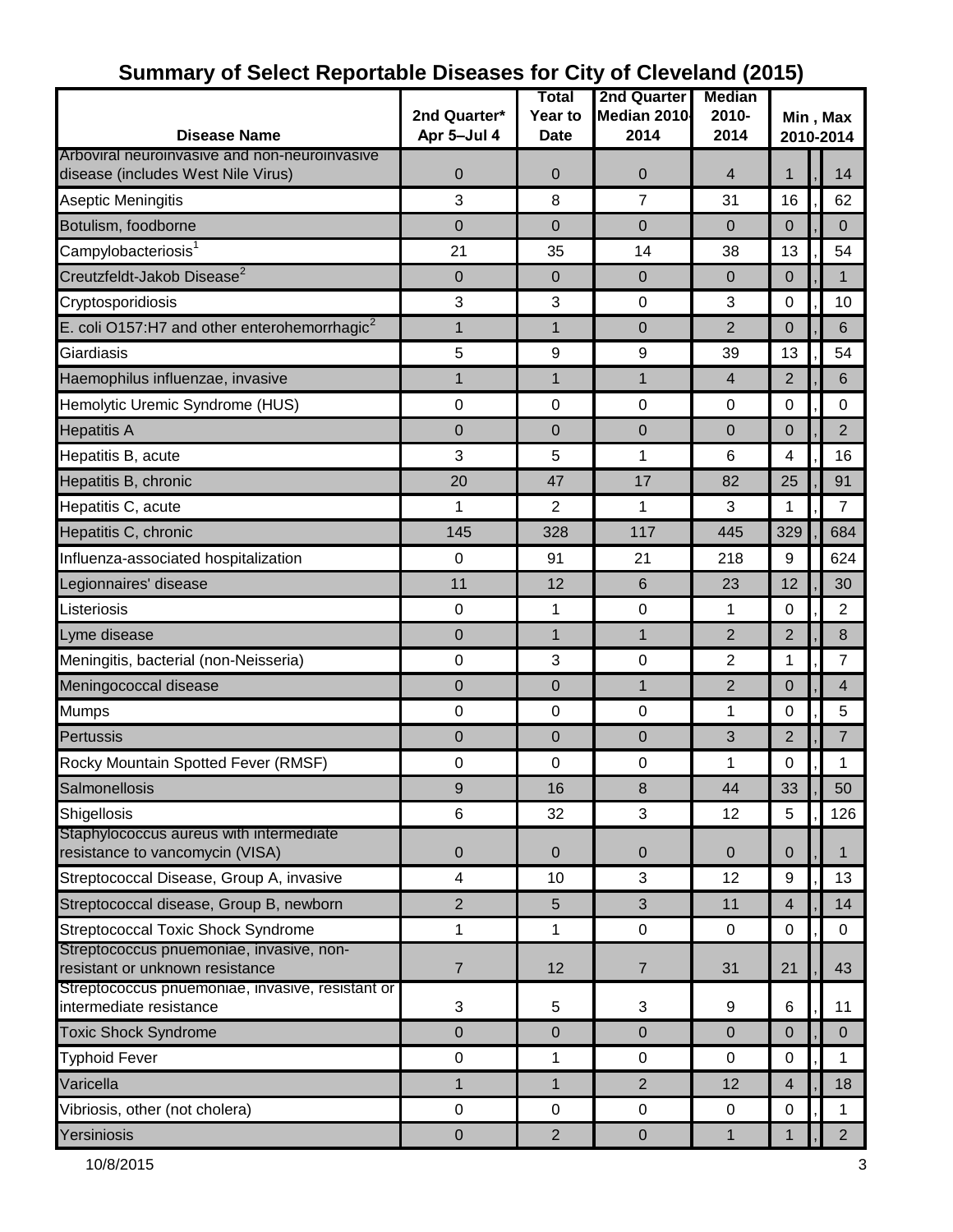|                                                                                     |                  | <b>Total</b>   | 2nd Quarter    | <b>Median</b>  |                       |  |                |
|-------------------------------------------------------------------------------------|------------------|----------------|----------------|----------------|-----------------------|--|----------------|
|                                                                                     | 2nd Quarter*     | Year to        | Median 2010    | 2010-          | Min, Max<br>2010-2014 |  |                |
| <b>Disease Name</b>                                                                 | Apr 5-Jul 4      | <b>Date</b>    | 2014           | 2014           |                       |  |                |
| Arboviral neuroinvasive and non-neuroinvasive                                       |                  |                |                |                |                       |  |                |
| disease (includes West Nile Virus)                                                  | $\mathbf 0$      | 0              | 0              | $\mathbf 0$    | $\Omega$              |  | 1              |
| Aseptic Meningitis                                                                  | $\mathbf 0$      | 0              | $\mathbf 0$    | 0              | $\mathbf 0$           |  | $\overline{2}$ |
| Botulism, foodborne                                                                 | $\mathbf 0$      | 0              | 0              | $\overline{0}$ | $\mathbf 0$           |  | $\mathbf 0$    |
| Campylobacteriosis <sup>1</sup>                                                     | 1                | $\overline{2}$ | $\overline{2}$ | 4              | $\overline{2}$        |  | 5              |
| Creutzfeldt-Jakob Disease <sup>2</sup>                                              | $\mathbf 0$      | 0              | 0              | $\overline{0}$ | $\mathbf 0$           |  | $\Omega$       |
| Cryptosporidiosis                                                                   | $\pmb{0}$        | 0              | $\pmb{0}$      | 1              | 0                     |  | $\overline{2}$ |
| E. coli O157:H7 and other enterohemorrhagic <sup>2</sup>                            | $\mathbf 0$      | 0              | 0              | $\overline{0}$ | $\mathbf 0$           |  | $\overline{2}$ |
| Giardiasis                                                                          | 0                | $\pmb{0}$      | $\pmb{0}$      | $\pmb{0}$      | 0                     |  | $\overline{2}$ |
| Haemophilus influenzae, invasive                                                    | $\mathbf 0$      | 0              | $\pmb{0}$      | $\mathbf 0$    | $\mathbf 0$           |  | $\overline{2}$ |
| Hemolytic Uremic Syndrome (HUS)                                                     | 0                | 0              | 0              | $\mathbf 0$    | 0                     |  | 0              |
| <b>Hepatitis A</b>                                                                  | $\mathbf 0$      | 0              | 0              | $\overline{0}$ | $\mathbf 0$           |  | $\mathbf 0$    |
| Hepatitis B, acute                                                                  | 0                | 0              | 0              | $\mathbf 0$    | 0                     |  | 1              |
| Hepatitis B, chronic                                                                | $\mathbf{1}$     | $\mathbf{1}$   | $\mathbf{1}$   | 2              | $\mathbf 0$           |  | 9              |
| Hepatitis C, acute                                                                  | 0                | 0              | $\pmb{0}$      | $\mathbf 0$    | 0                     |  | $\mathbf 0$    |
| Hepatitis C, chronic                                                                | $\mathbf{1}$     | 3              | $\mathbf{1}$   | 6              | 5                     |  | 20             |
| Influenza-associated hospitalization                                                | 6                | 10             | 1              | 15             | $\overline{2}$        |  | 31             |
| Legionnaires' disease                                                               | $\boldsymbol{0}$ | $\mathbf 0$    | $\pmb{0}$      | $\mathbf{1}$   | $\mathbf 0$           |  | $\mathbf 1$    |
| Listeriosis                                                                         | 0                | $\mathbf 0$    | 0              | $\mathbf 0$    | 0                     |  | $\mathbf 0$    |
| Lyme disease                                                                        | $\mathbf 0$      | 2              | $\pmb{0}$      | $\mathbf{1}$   | $\mathbf 0$           |  | $\mathbf{1}$   |
| Meningitis, bacterial (non-Neisseria)                                               | $\pmb{0}$        | 0              | $\pmb{0}$      | $\mathbf 0$    | 0                     |  | $\mathbf 0$    |
| Meningococcal disease                                                               | $\pmb{0}$        | 0              | $\pmb{0}$      | $\overline{0}$ | $\mathbf 0$           |  | $\Omega$       |
| <b>Mumps</b>                                                                        | 0                | $\mathbf 0$    | $\pmb{0}$      | $\mathbf 0$    | 0                     |  | $\mathbf 0$    |
| Pertussis                                                                           | $\pmb{0}$        | 0              | $\pmb{0}$      | $\mathbf 0$    | 0                     |  | $\pmb{0}$      |
| Rocky Mountain Spotted Fever (RMSF)                                                 | 0                | $\pmb{0}$      | 0              | $\mathbf 0$    | 0                     |  | 1              |
| Salmonellosis                                                                       | $\pmb{0}$        | 1              | $\mathbf{1}$   | 5              | 1                     |  | 8              |
| Shigellosis                                                                         | $\mathbf 0$      | 1              | $\mathbf 0$    | 1              | $\mathbf 0$           |  | 3              |
| Staphylococcus aureus with intermediate                                             |                  |                |                |                |                       |  |                |
| resistance to vancomycin (VISA)                                                     | $\pmb{0}$        | $\pmb{0}$      | $\pmb{0}$      | $\pmb{0}$      | $\mathbf 0$           |  | $\mathbf{0}$   |
| Streptococcal Disease, Group A, invasive                                            | $\mathbf 0$      | $\mathbf 0$    | $\pmb{0}$      | 1              | 0                     |  | 5              |
| Streptococcal disease, Group B, newborn                                             | 0                | $\pmb{0}$      | $\pmb{0}$      | $\mathbf 0$    | $\mathbf 0$           |  | $\pmb{0}$      |
| <b>Streptococcal Toxic Shock Syndrome</b>                                           | $\pmb{0}$        | $\mathsf 0$    | $\pmb{0}$      | 0              | $\mathbf 0$           |  | 1              |
| Streptococcus pnuemoniae, invasive, non-                                            |                  |                |                |                |                       |  |                |
| resistant or unknown resistance<br>Streptococcus pnuemoniae, invasive, resistant or | $\pmb{0}$        | 0              | 0              | $\mathbf{1}$   | $\mathbf 0$           |  | $\overline{2}$ |
| intermediate resistance                                                             | $\pmb{0}$        | 0              | 0              | 0              | 0                     |  | 0              |
| <b>Toxic Shock Syndrome</b>                                                         | $\mathbf 0$      | 0              | $\mathbf 0$    | $\overline{0}$ | $\mathbf 0$           |  | $\Omega$       |
| <b>Typhoid Fever</b>                                                                | $\pmb{0}$        | $\mathbf 0$    | 0              | $\pmb{0}$      | $\pmb{0}$             |  | 0              |
| Varicella                                                                           | $\mathbf 0$      | 0              | 0              | $\overline{0}$ | $\overline{0}$        |  | $\mathbf{1}$   |
| Vibriosis, other (not cholera)                                                      | $\pmb{0}$        | $\pmb{0}$      | $\pmb{0}$      | 0              | 0                     |  | 0              |
| Yersiniosis                                                                         | $\pmb{0}$        | $\mathbf{1}$   | $\pmb{0}$      | $\pmb{0}$      | $\pmb{0}$             |  | $\mathbf{0}$   |
|                                                                                     |                  |                |                |                |                       |  |                |

# **Summary of Select Reportable Diseases for City of Shaker Heights (2015)**